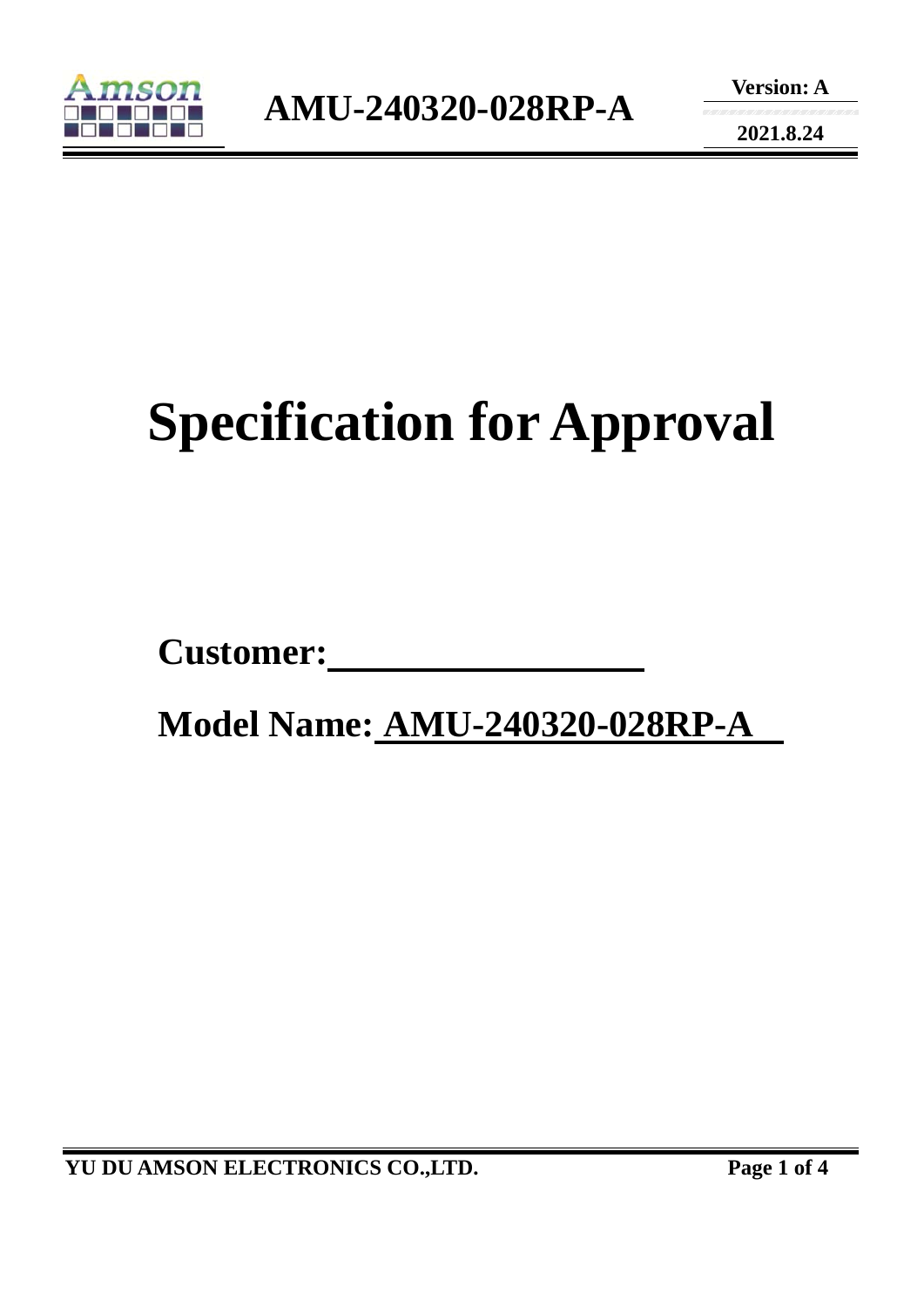

## **AMU-240320-028RP-A**



**2021.8.24** 

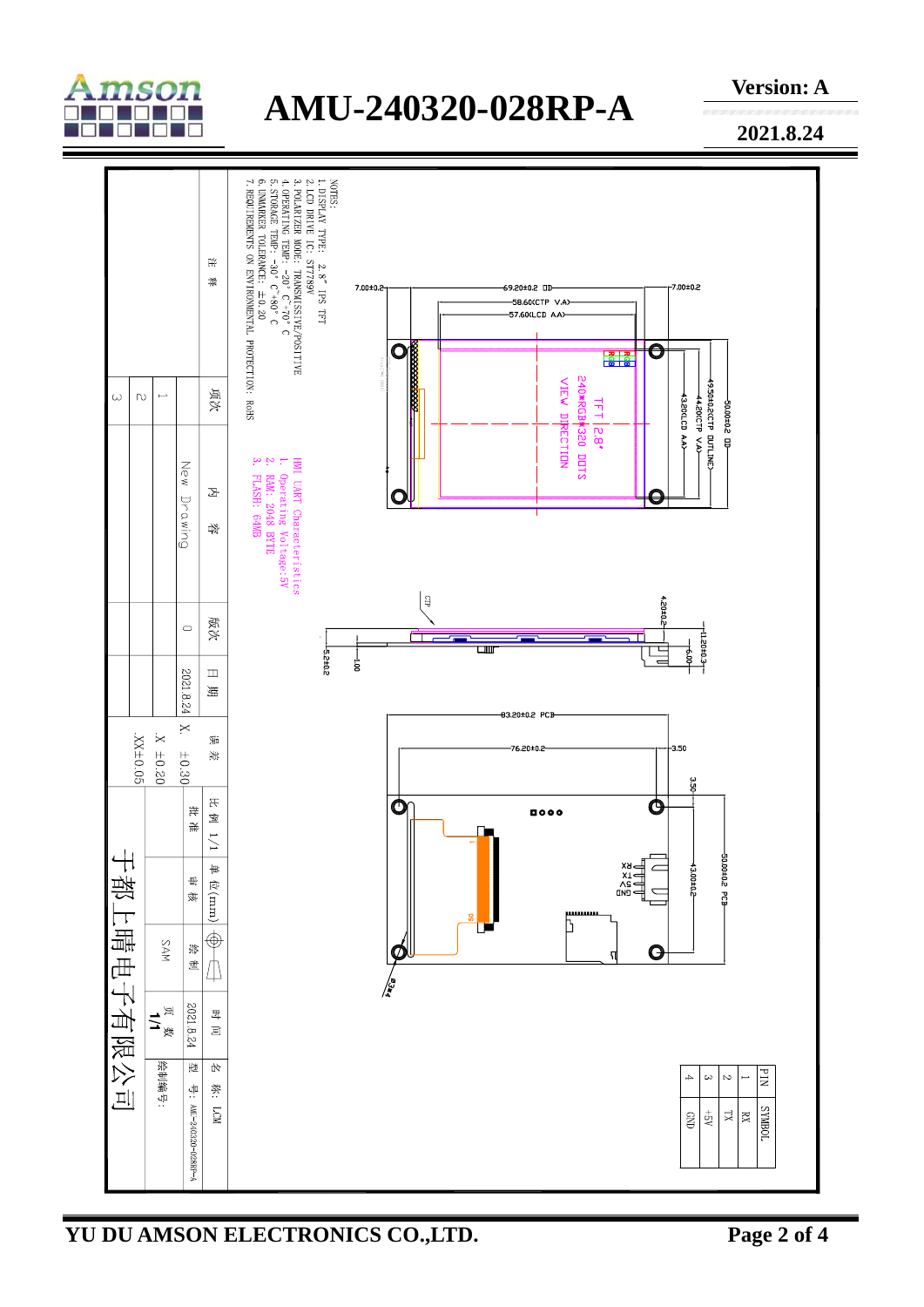

**AMU-240320-028RP-A** 

**2021.8.24** 

#### ·**General Information**

| <b>ITEM</b>                | <b>STANDARD VALUES</b>            |  |  |  |
|----------------------------|-----------------------------------|--|--|--|
| LCD type                   | 2.8"TFT                           |  |  |  |
| colors                     | 65K (65536)                       |  |  |  |
| Module size                | 69.20(L)X50.00(W)X5.20(H)         |  |  |  |
| <b>TFT</b> Active area     | 50.6mm $(L) \times 43.2$ mm $(W)$ |  |  |  |
| Dot arrangement            | $240(RGB) \times 320$             |  |  |  |
| Touch Type                 | <b>CTP</b>                        |  |  |  |
| <b>Back Light</b>          | LED                               |  |  |  |
| <b>B/L</b> Life Time       | $>30,000$ h                       |  |  |  |
| Luminous Intensity for LCM | 230Cd/m2                          |  |  |  |
| Weight                     | <b>TBD</b>                        |  |  |  |

#### ·**DC Characteristics**

| <b>ITEM</b>           | <b>Test condition</b> | MIN  | <b>TYP</b> | <b>MAX</b> | Unit |
|-----------------------|-----------------------|------|------------|------------|------|
| <b>Supply Voltage</b> |                       | 4.75 |            |            |      |
| operating current     | $VCC=+5V,$            |      | 85         |            | mA   |
|                       | <b>SLEEP Mode</b>     |      | 20         |            | mA   |

### ·**Operating temperature,Contents of Reliability Tests**

| <b>ITEM</b>               | <b>Test condition</b> | <b>MIN</b> | TYP | <b>MAX</b> | Unit |
|---------------------------|-----------------------|------------|-----|------------|------|
| temperature operating     | 5V                    | $-20$      | 25  |            | ∽    |
| Temperature Storage       |                       | $-30$      | 25  | 85         | ∽    |
| <b>Humidity Operation</b> | $25^{\circ}$ C        | 10%        | 60% | 90%        | RH   |

#### ·**Interface parameter**

| <b>ITEM</b>               | <b>Test condition</b>                    | MIN    | <b>TYP</b> | <b>MAX</b> | Unit |
|---------------------------|------------------------------------------|--------|------------|------------|------|
| serial baud rate          | standard                                 |        | 115200     |            | bps  |
| Serial output level (TXD) | output $1$ , Iout=1mA                    | 3      | 3.2        |            | V    |
|                           | output $0$ , Iout=-1mA                   |        | 0.1        | 0.2        |      |
| serial output level (RXD) | output $1$ , Iout=1mA                    | 2      | 3.3        |            | V    |
|                           | output $0$ , Iout=-1mA                   | $-0.7$ |            | 1.3        | V    |
| <b>UART</b> configuration | Data bits: 8, Parity: None, Stop bits: 1 |        |            |            |      |
| Connector                 | XH-4P-2.54                               |        |            |            |      |